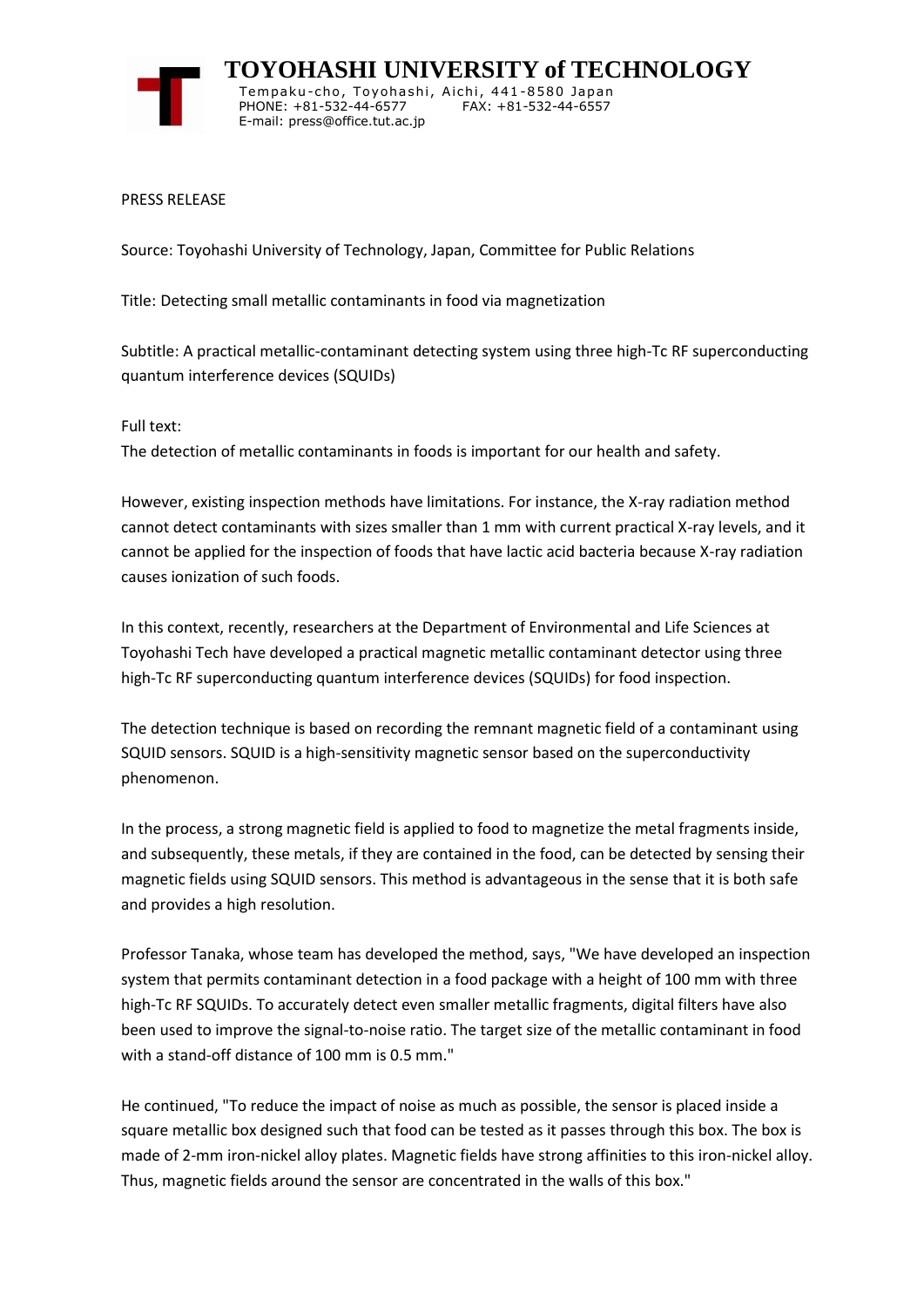

 **TOYOHASHI UNIVERSITY of TECHNOLOGY** Tempaku-cho, Toyohashi, Aichi, 441-8580 Japan PHONE: +81-532-44-6577 FAX: +81-532-44-6557

In experiments, the developed system was able to clearly detect a steel ball with a diameter as small as 0.3 mm. The system was robust and not affected by electromagnetic waves from nearby mobile phones or from the motion of nearby steel objects. Therefore, the system is a promising tool to detect contaminants in practical situations, and it can significantly aid in enhancing consumer health and safety.

This study is featured in the July 2015 issue of TUT Research: e-newsletter from Toyohashi University of Technology:

http://www.tut.ac.jp/english/newsletter/contents/2015/01/features/features.html TUT research is an online quarterly magazine to introduce cutting-edge research in Toyohashi Tech.

References:

S. Tanaka, T. Ohtani, Y. Narita, Y. Hatsukade, and S. Suzuki, "Development of metallic contaminant detection system using RF High-Tc SQUIDs for food inspection," IEEE Trans. Appl. Supercond. Vol. 25, no. 3, June 2015, Art. ID. 1601004.

Further information Toyohashi University of Technology 1-1 Hibarigaoka, Tempaku, Toyohashi, Aichi Prefecture, 441-8580, JAPAN Inquiries: Committee for Public Relations E-mail: press@office.tut.ac.jp

E-mail: press@office.tut.ac.jp

Toyohashi University of Technology founded in 1976 as a National University of Japan is a research institute in the fields of mechanical engineering, advanced electronics, information sciences, life sciences, and architecture.

Website[: http://www.tut.ac.jp/english/](https://www.tut.ac.jp/english/)



Figure 1: Caption: Professor Saburo Tanaka.